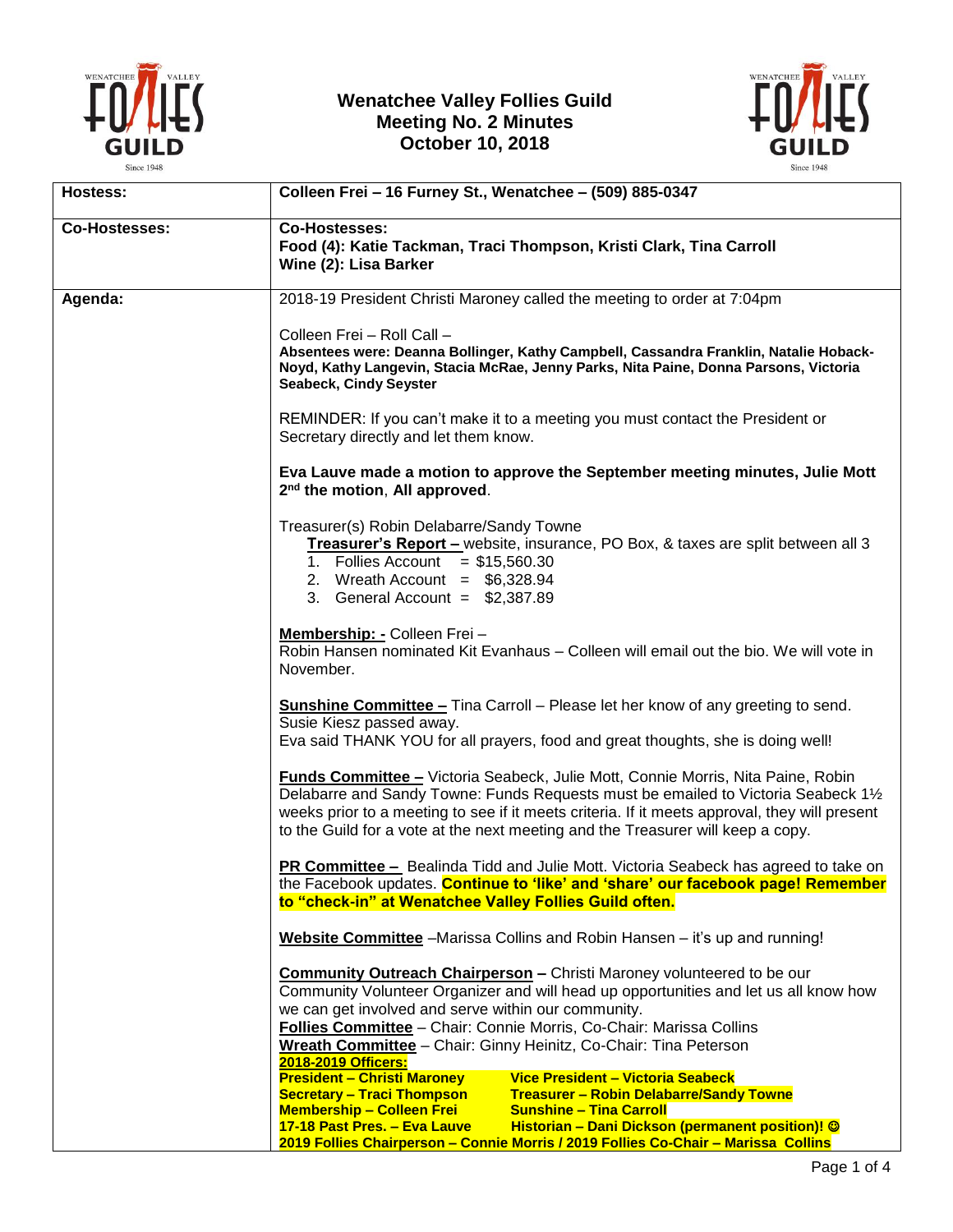

## **Wenatchee Valley Follies Guild Meeting No. 2 Minutes October 10, 2018**



## *OLD BUSINESS:*

| Item<br>No.  | <b>Item of Discussion</b>                                                                                                                                                                                                                                                                                                                                                                                                                                                                                                                                                                                                                                                                                                                                                                                                                                                                                                                                                                                                                                                                                                                                                                                                                                                                                                                                                                                                                                                                                                                                                                                                             |
|--------------|---------------------------------------------------------------------------------------------------------------------------------------------------------------------------------------------------------------------------------------------------------------------------------------------------------------------------------------------------------------------------------------------------------------------------------------------------------------------------------------------------------------------------------------------------------------------------------------------------------------------------------------------------------------------------------------------------------------------------------------------------------------------------------------------------------------------------------------------------------------------------------------------------------------------------------------------------------------------------------------------------------------------------------------------------------------------------------------------------------------------------------------------------------------------------------------------------------------------------------------------------------------------------------------------------------------------------------------------------------------------------------------------------------------------------------------------------------------------------------------------------------------------------------------------------------------------------------------------------------------------------------------|
| Feb.<br>6.10 | By-Law changes - Colleen Frei and Robin Hansen will bring proposed by-laws with regards to merging the<br>general and wreath accounts.<br>Update 5/09/18:<br>Karen Wade mentioned that Colleen was in the process of making the name change to Wenatchee Valley<br>Follies Guild and Children's Foundation. There wasn't mention of the merging of the bank accounts yet.<br><b>UPDATE 9/12/18:</b><br>No update at this meeting on the By-Laws.                                                                                                                                                                                                                                                                                                                                                                                                                                                                                                                                                                                                                                                                                                                                                                                                                                                                                                                                                                                                                                                                                                                                                                                      |
|              | <b>UPDATE 10/10/18:</b><br>Colleen mentioned our By-Laws have been updated. She will get a copy to Traci.                                                                                                                                                                                                                                                                                                                                                                                                                                                                                                                                                                                                                                                                                                                                                                                                                                                                                                                                                                                                                                                                                                                                                                                                                                                                                                                                                                                                                                                                                                                             |
| April<br>8.3 | Funds Request:<br>Christi Maroney mentioned a funds request with giving to Partners in Youth for YMCA and wondering if we<br>could give to other non-profits. Karen Wade mentioned the focus group continuing and coming up with<br>guidelines for the funds requests instead of just giving via Funds Requests via email. Karen made a motion to<br>suspend all new donations or request for funds for 60 days until the focus committee can come up with<br>guidelines. Cindy said she wasn't comfortable with that since we only have one meeting left and there could be<br>something that comes up. Bealinda mentioned when we vote on the funds requests at a meeting have 3<br>specific people that follow thru with the funds getting to the right people and getting completed. Robin Hansen<br>and Christi Maroney will lead the Funds Requests Committee within the Focus Group and will report back.<br>Christi Maroney talked more about the Partners in Youth with YMCA and was confused about if we as a Guild<br>could give to another non-profit. She felt this particular request was in line with what we currently do. Eva spoke<br>about "no kid being left behind" and this fits our profile with children. Jenny spoke about the YMCA and their<br>network and fundraising efforts already get a lot of money. Sandy spoke about us giving to the YMCA and our<br>contribution may be pretty small since they already have quite a bit of money. Cindy made a motion to table<br>this request until our funds guidelines are developed and approved, 2 <sup>nd</sup> by Jenny, motion approved.                |
| April        | <b>Website:</b>                                                                                                                                                                                                                                                                                                                                                                                                                                                                                                                                                                                                                                                                                                                                                                                                                                                                                                                                                                                                                                                                                                                                                                                                                                                                                                                                                                                                                                                                                                                                                                                                                       |
| 8.4          | Update 4/11/18:<br>Robin Hansen gave a website report and she and Marissa have had a lot of conversations with Julie at Big<br>Engine who is creating our new website. Robin mentioned the email that Karen had sent out regarding getting<br>content writers for the website. They also need great quality photos. Donna Parsons has offered to give an in<br>kind donation for a years' worth of photography to take photos at wreath time, bell ringing time, and other times<br>during the year and put those photos on our website.<br><b>UPDATE 9/12/18:</b><br>Marissa Collins presented our new website as it is up and running. Please go to Wenatcheefolliesguild.org to<br>see it. It can also be viewed on a mobile device! We have a new email which is wvfgcf@gmail.com and is<br>forwarded to Traci Thompson's email address. On the top in the far right corner you will see the Members tab -<br>we have our own sign in and our current password is follies all lowercase. Karen talked about the website and<br>the people who set up ours. They are retired Microsoft people and they do non-profit websites as a way of<br>"giving back". Kudos to the committee for their efforts in getting this all done!!<br><u><b>Update 10/10/18:</b></u><br>Marissa gave the update and she has uploaded all the wreath information on our website and orders can be<br>processed online and Robin has been able to get the funds. If you get an error, contact Marissa and give her as<br>many details as you can so she can try to diagnose what is going on. In the members section, our sponsorship<br>list is there. |
| Sept.<br>1.1 | Funds Request - from Robin Delabarre - her school teacher friend is in great need of supplies again.<br><b>UPDATE 10/10/18:</b>                                                                                                                                                                                                                                                                                                                                                                                                                                                                                                                                                                                                                                                                                                                                                                                                                                                                                                                                                                                                                                                                                                                                                                                                                                                                                                                                                                                                                                                                                                       |
|              | Kathy Langevin dropped off 4 bags of stuff to Robin to donate. At risk children (all ages) without food, no pencil,<br>no paper, no free or reduced lunch, at risk of dropping out. These kids need everything. If you are looking to<br>donate somewhere, this is a great cause. Any snacks, tea bags, hot chocolate, school supplies, are greatly                                                                                                                                                                                                                                                                                                                                                                                                                                                                                                                                                                                                                                                                                                                                                                                                                                                                                                                                                                                                                                                                                                                                                                                                                                                                                   |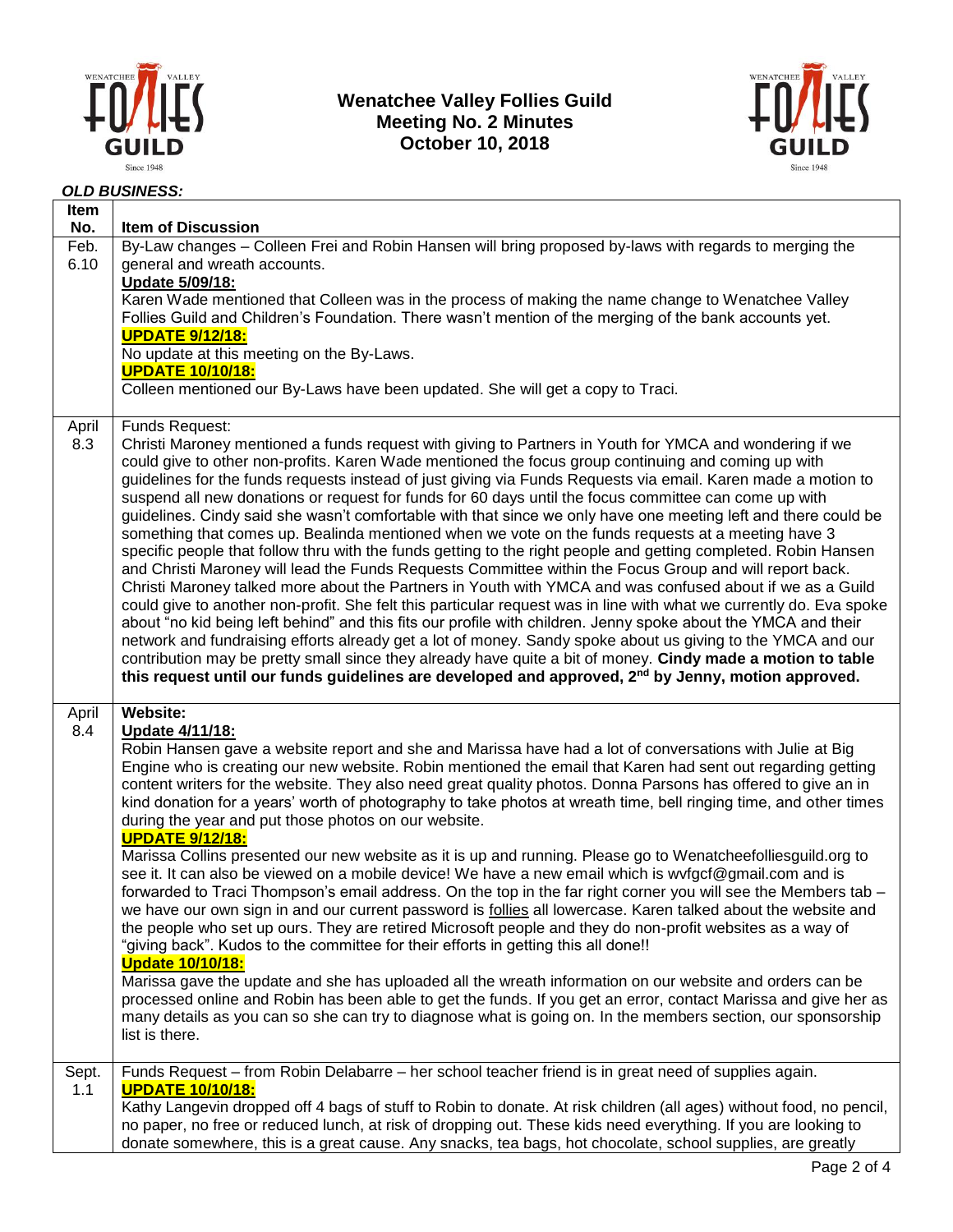



|               | appreciated. Faith mentioned we should give money now for a slush fund to help support. Connie mentioned we<br>need to follow the funds guidelines with a formal funds request.                                                                                                                                                                                                                                                                                                                                                                                                                                                                                                                                                                                                                                                                                                                                                                                                                                                                                                   |
|---------------|-----------------------------------------------------------------------------------------------------------------------------------------------------------------------------------------------------------------------------------------------------------------------------------------------------------------------------------------------------------------------------------------------------------------------------------------------------------------------------------------------------------------------------------------------------------------------------------------------------------------------------------------------------------------------------------------------------------------------------------------------------------------------------------------------------------------------------------------------------------------------------------------------------------------------------------------------------------------------------------------------------------------------------------------------------------------------------------|
|               | A Funds Request was received in the mail today from Lighthouse Ministries.                                                                                                                                                                                                                                                                                                                                                                                                                                                                                                                                                                                                                                                                                                                                                                                                                                                                                                                                                                                                        |
|               | Update on twins: Cody and Caleb are both working at Stemilt. They are helping their grandmother and<br>getting caught up with costs. Both ended up not graduating high school but they are have steady jobs<br>and are doing well.                                                                                                                                                                                                                                                                                                                                                                                                                                                                                                                                                                                                                                                                                                                                                                                                                                                |
| Sept.<br>1.4  | PR Committee - Bealinda talked about the Follies show PR has taken precedence of other Guild PR. She is<br>currently working on the "Show Logo" and is working with "The Print Guys" with the 70 <sup>th</sup> Anniversary show. She<br>is getting a banner made which will go in front of the Apple Blossom office and Cindy said she would be willing<br>to have a banner at Windermere on the Avenue too. Later on there will be radio spots and on the TV also and<br>maybe GoodLife magazine along with NCW Life. Vickie talked about the possibility of LocalTel<br><b>Update 10/10/18:</b><br>PR for the show is going well. Posters are getting designed and sponsors still need to be added along with<br>dates of shows. Flyers, posters, facebook and website will all be coming forth. Posters and flyers will need to be<br>posted everywhere. Radio ads will start approx. mid November or December.<br>Wendy Crater mentioned JoAnne walker will donate time on the readerboard at 5 <sup>th</sup> and Wenatchee Ave at<br>Lifeline Ambulance and at Pybus Market. |
| Sept.<br>1.5  | Wreath packets were handed out. Ginny will send out an email this Sunday (9/16/18) with more instructions.<br>All monies have to be into Ginny no later than Oct. 31 because she is purchasing on November 1st.<br><b>UPDATE 10/10/18:</b><br>Ginny gave us a update. Traci will email out the prices again to the Guild members. ALL ORDERS MUST BE<br>EMAILED TO GINNY at gheinitz@msn.com NO LATER THAN OCTOBER 31! MONEY CAN BE GIVEN LATER<br>(BUY A FEW EXTRA)! Pick up will be at Ginny's house between 11am and 1pm.                                                                                                                                                                                                                                                                                                                                                                                                                                                                                                                                                      |
| Sept.<br>1.9  | Cindy put a motion on the table for us to consider the proceeds of the wreath sales to go toward our children's<br>foundation check at our Follies Show, Connie 2 <sup>nd</sup> the motion. Discussion was held and Faith mentioned our<br>Spring Fling 2018 money (from this year) also went to our Children's Foundation. The idea of wreath sale<br>proceeds going to our children's foundation was tabled until the funds and money committee could<br>develop a plan.                                                                                                                                                                                                                                                                                                                                                                                                                                                                                                                                                                                                        |
| Sept.<br>1.11 | Victoria said please go into facebook and 'like' our page. Check in at each meeting!!                                                                                                                                                                                                                                                                                                                                                                                                                                                                                                                                                                                                                                                                                                                                                                                                                                                                                                                                                                                             |
|               | <b>NEW BUSINESS:</b>                                                                                                                                                                                                                                                                                                                                                                                                                                                                                                                                                                                                                                                                                                                                                                                                                                                                                                                                                                                                                                                              |
| Item<br>No.   | <b>Item of Discussion</b>                                                                                                                                                                                                                                                                                                                                                                                                                                                                                                                                                                                                                                                                                                                                                                                                                                                                                                                                                                                                                                                         |
| Oct.<br>1.1   | All monies from the proceeds of the Follies 2019 Show is going to the Children's Foundation not to Follies<br>Guild. Make sure you say that when selling.                                                                                                                                                                                                                                                                                                                                                                                                                                                                                                                                                                                                                                                                                                                                                                                                                                                                                                                         |
| Oct.<br>1.2   | Finance Committee - Christi Maroney, Sandy Towne, Karen Wade, Beth Stipe from the Community<br>Foundation. They went over our Bylaws and Beth suggested we combine all our accounts and have 1 checking<br>account and 1 savings account and any money we make over the three years of raising funds of wreath sales,<br>spring fling monies and Follies Shows go to the Children's Foundation. Possibly keep all monies into the<br>Savings account to earn more interest and then transfer money to the checking account for paying invoices.<br>Colleen mentioned our bylaws are already accommodating the 3 accounts.<br>Beth will come talk to all of us in March or April and we can listen to her thoughts about what to do with our<br>funds.<br>Christi mentioned it's exciting and historic and we are all excited to move forward.<br>Christi and Beth will re-do our funds request form.                                                                                                                                                                              |